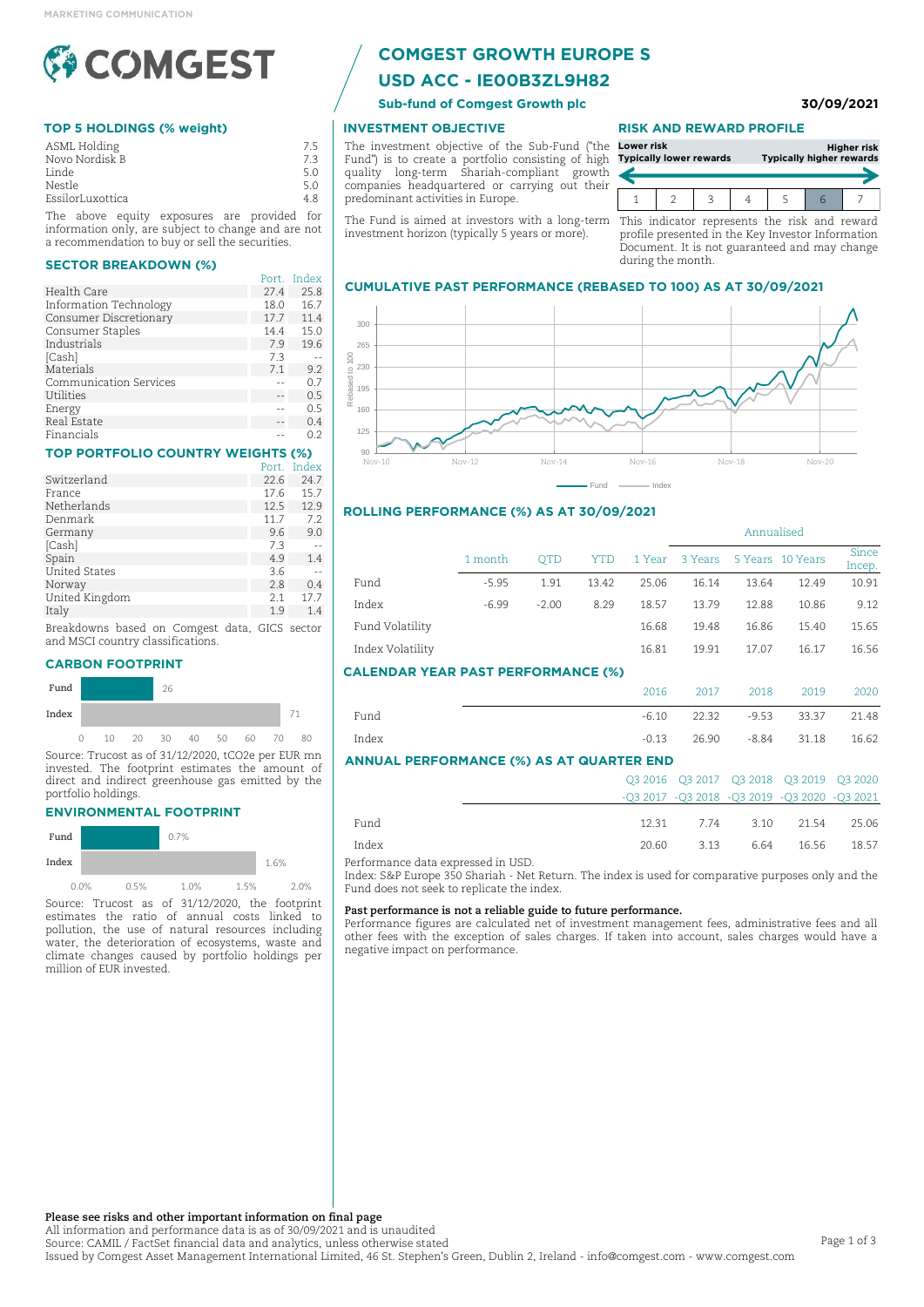

| Net Asset Value (NAV):                      | \$30.34   |
|---------------------------------------------|-----------|
| Total Net Assets (all classes, m):          | \$80.21   |
| Number of holdings:                         | 34        |
| Average weighted market cap (m):            | \$113,857 |
| Weight of top 10 stocks:                    | 47.0%     |
| Active share:                               | 62.9%     |
| Holdings exclude cash and cash equivalents. |           |

#### **CURRENCY BREAKDOWN (%)**

|            |      | Port. Index |
|------------|------|-------------|
| EUR        | 55.5 | 46.4        |
| <b>CHF</b> | 22.6 | 24.7        |
| <b>DKK</b> | 11.7 | 7.2         |
| <b>USD</b> | 3.6  |             |
| <b>NOK</b> | 2.8  | 0.4         |
| GBP        | 2.1  | 14.9        |
| <b>SEK</b> | 1.7  | 6.4         |

Breakdown based on currencies in which holdings are priced.

#### **TOP 5 QUARTERLY CONTRIBUTORS (%)**



#### **TOP 5 QUARTERLY DETRACTORS (%)**



## **COMGEST GROWTH EUROPE S**

**USD ACC - IE00B3ZL9H82**

**Sub-fund of Comgest Growth plc 30/09/2021**

## **FUND COMMENTARY**

Having performed strongly over the first eight months of the year, global equity markets fell back in September. As always, it is hard to pinpoint the exact trigger. At first, the Covid-19 Delta variant looked set to disrupt the recovery (air travel even reversed its improving trend in August) but good vaccine progress eased those concerns. Then, in September, a clutch of central banks around the world increased rates, most for the first time since the pandemic began, while the US Federal Reserve and the Bank of England signalled a move towards monetary tightening. Their thinking? Too much cheap money for too long runs the risk of triggering a hyperinflationary environment, particularly in the context of a global economy that is recovering well from the pandemic. For stock markets however, it means less money to fuel share prices, or so the thinking goes. Finally, the news that Evergrande, the Chinese real estate developer, was set to default on a bond repayment stoked fear of broader contagion.

For the managements of the companies that constitute your portfolio, these events likely sit very low in their list of concerns. This is because, for the most part, our portfolio companies sell products and services that are not at risk from the default of a Chinese developer, nor the second order effects of such an event. Meanwhile, the pricing power they enjoy means that our portfolio companies should be able to offset inflationary pressures, whilst their clean balance sheets mean the rising cost of debt is of little consequence. As a result, attention is far more likely to be focused on continuing to execute their respective growth strategies, whether it be penetrating the non-premium market for dental implants in the case of Straumann or developing the next generation of lithography technology for ASML.

There was no shortage of company news in the third quarter. ASML continued its march upwards ahead of its eagerly awaited investor day, at which it updated its 2025 guidance and gave a new 2030 guidance (putting it in a rare league of companies able to guide that far out). The new guidance implies 11% sales CAGR (compound annual growth rate) out to 2030, with likely faster earnings growth. We remain very positive, particularly following the recent pull back in the shares. In healthcare, Icon completed the transformational merger with PRA Health which will see it double in size to become the industry's second largest Contract Research Organisation (CRO), up from the sixth. The industry has been consolidating for many years, and we view this merger as a sensible step to gaining scale and relevance. Novo Nordisk rose sharply on the astronomical success of its new antiobesity product, Wegovy, which led the company to revise its 2021 financial objectives upwards. Within just weeks of the product's launch in the US, it was already being prescribed more than its predecessor product, six years after launch! Along with the GLP1 franchise, Novo's obesity products should see the group's revenue growth accelerate to high single-digit levels over the next five years.

Among the detractors to performance, both Prosus and Adidas fell foul to Chinese vagaries. Shares in Tencent, which constitutes the lion's share of Prosus' value, fell following a slew of negative regulatory news flow from the Chinese Communist Party. While for the most part Tencent is not directly concerned (e.g. regulation around private sector education), the direction of travel creates uncertainty. Along with our colleagues dedicated to the coverage of Chinese equities, we continue to see regulatory threats as manageable but acknowledge a growing risk premium associated with our holding in Prosus. Indeed, we recently downgraded the company's ESG rating to reflect this, along with other governance shortcomings. In the meantime, an unrelated general boycott of western brands by Chinese consumers has been hurting Adidas' sales in the region. The Xinjiang cotton episode has served to strengthen Chinese nationalism, with Adidas caught somewhat in the maelstrom. We are monitoring the situation closely, but at this stage are cautiously optimistic that Adidas' long-term prospects in China should remain strong. Finally, GN Store Nord detracted from performance due to worries around its 2021 guidance in Hearing. The company's Hearing division continued to disappoint in the US and performance was also impacted by Covid-related headwinds in Japan, one of the group's biggest markets. A new portfolio position, GN Store Nord is a Danish medical technology company selling hearing aids and headsets (Jabra brand) that benefits from two long-term growth drivers: ageing populations and remote working.

During the quarter we sold out of Accenture, Experian, MTU Aero, SimCorp and Temenos and made a number of valuation motivated moves, reducing names that had become more expensive such as Straumann and Lonza. We reinvested the proceeds into names such as Adidas, Alcon, Bakkafrost, Linde, Novo Nordisk and Prosus.

We continue to think that the fundamentals of the companies that constitute your portfolio are strong. As written about in the past, we can now see tangible signs that the economy is exiting this crisis in a K-shaped manner. Pre-crisis trends are accelerating, whether it be digital investments, technological transformations or environmental considerations. The strong are getting stronger and almost every company in the portfolio is in some way benefitting from these dynamics. Demand for Kingspan's insulation panels is accelerating as companies look to reduce their environmental footprint. Sales of Sika's automotive adhesives, or Dassault Systèmes' design software, have seen a boost from accelerating Electric Vehicle adoption. It goes without saying that ASML's prospects have only been enhanced by the semiconductor needs all these investments imply. Concretely, these factors, among others, have propelled the organic sales of the portfolio in the first half of 2021 at a double-digit percentage above the equivalent period of 2019, while European GDP is only just back to its pre-crisis level. In other words, the companies that make up your portfolio have grown their share of GDP. We see these dynamics continuing, which underpins our confidence that the portfolio will be capable of delivering strong and sustainable growth in the years to come.

**The views expressed in this document are valid at the time of publication only, do not constitute independent investment research and should not be interpreted as investment advice. The reference to specific companies does not constitute a recommendation to invest directly in these securities. Allocation is subject to change without notice. Remember that past performance is not a reliable guide to future performance.**

**Please see risks and other important information on final page**